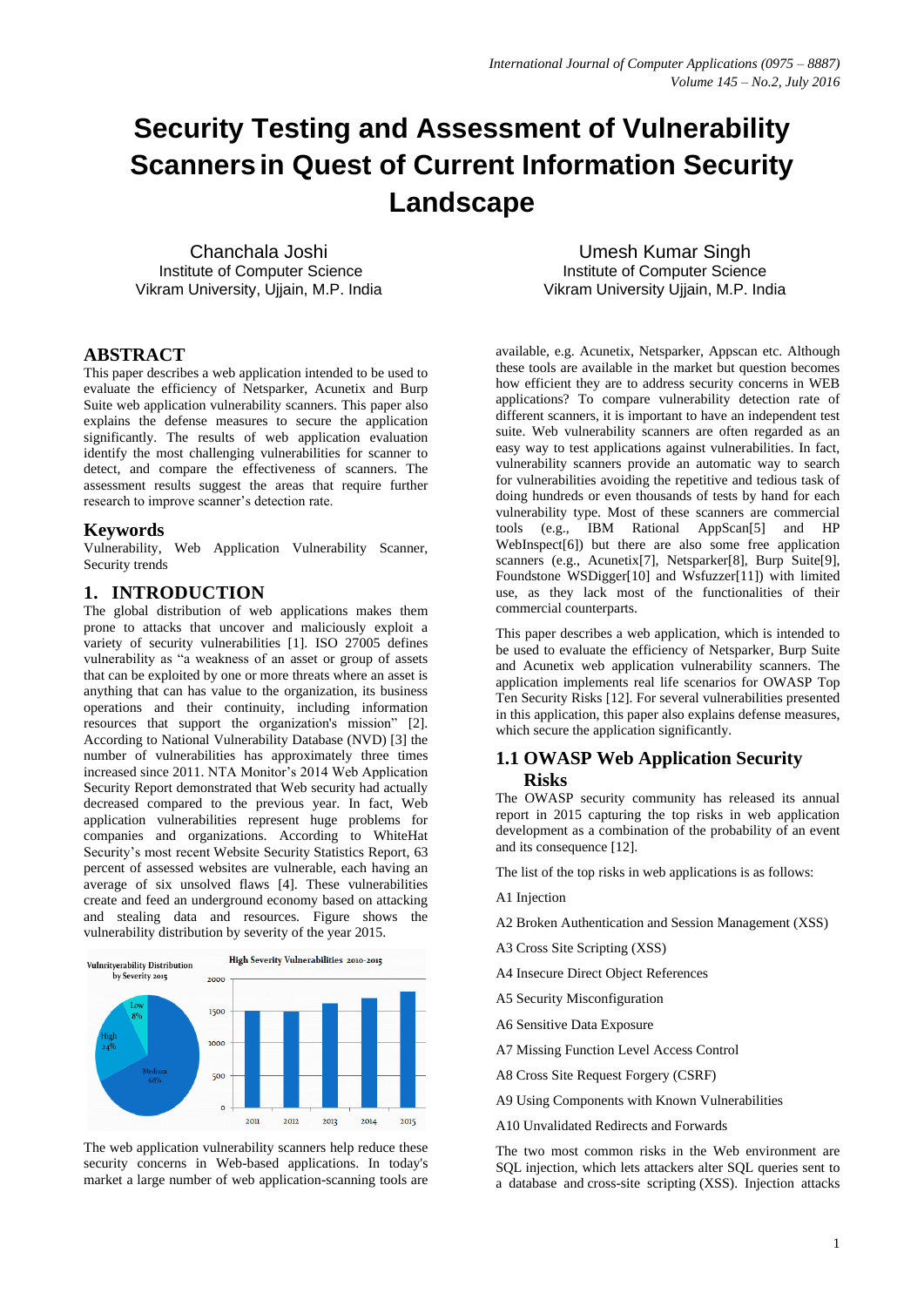take advantage of improperly coded applications to insert and execute attacker-specified commands, enabling access to critical data and resources. XSS vulnerabilities exist when an application sends user-supplied data to a Web browser without first validating or encoding that content.

The web application described in this paper implements OWASP top vulnerabilities A1, A2, A3 and A5.

In this paper used two free web application vulnerability scanners to identify security flaws in web application. The main objective is to study the effectiveness of the scanners and to try to identify common types of vulnerabilities in web application environments. In summary, practical experiment report focuses on the following three questions:

- i. What is the coverage of the vulnerability scanners tested when used in a web services environment?
- ii. What is the false-positive rate of the web vulnerability scanners tested when used in a web services environment?
- iii. What are the most common types of vulnerabilities in web services environments?

## **2. EXPERIMENTAL DETAILS**

In Broad, experimental study consisted of five steps:

#### *2.1.1 Web Application*

Design a web application that implements all the vulnerabilities from OWASP Top Ten report also select publically available web application services.

#### *2.1.2 Vulnerability Scanner*

Select the free web application vulnerability scanners.

#### *2.1.3 Execution*

Use the vulnerability scanners to scan the services to identify potential vulnerabilities.

#### *2.1.4 Verification*

Perform manual testing to confirm that the vulnerabilities identified by the scanners do exist (i.e., are not false positives).

#### *2.1.5 Analysis*

Analyze the results obtained and systematize the lessons learned.

There are several existing web applications to demonstrate common web application vulnerabilities such as "HacMe" series [13] and "WebGoat" [14]. "WebGoat" is mainly used in educational purposes. But the implementation of OWASP Top Ten report,is not possible with these web applications. Because of these drawbacks of available applications, there is a need to have an independent Web Application, which implements OWASP Top Ten vulnerabilities, to be used to test these web scanners. This paper designs a web application ("shopatujjain") to simulate the steps a regular user goes through while using a dynamic web page and replicates the behavior. The availability of source code and the control over server results provides better evaluation of web application scanners.

Main functionalities of the application are:

i. First a user creates an account and provides his/her personal data including shipping address and credit card details.

- ii. Second he/she selects the product and stores his selection in personal shopping cart.
- iii. Later when the user decides to make the purchase an invoice is placed in queue for further processing.
- iv. In addition to that the user can add reviews to products and read other customer"s opinions, newsletters and subscribe to mailing list.

# **3. METHODOLOGY**

The "shopatujjain" Web Application is PHP based application, which is deployed on Apache Tomcat Server. It uses database on MySQL to store the data for the web site in its tables. The application uses PHP to present the user interface. It also uses HTML, CSS, JavaScript, and AJAX technologies. The presence of such technologies as AJAX and JavaScript in web application gives additional opportunities. JavaScript is widely used in modern web applications and it is important to analyze the behavior of tools and their ability to parse JavaScript code.

The web application developed is based on OWASP Top Ten report of 2014. This section goes over the characteristics of vulnerabilities presented in the Web Application.

# **3.1 SQL Injection Vulnerability**

User has provided his/her credentials, username and password via web application. Web application has stored the user data to the SQL server. An attacker crafts HTTP requests that are sent to the web server to inject commands to the SQL server in order to gain system level access [15]. The vulnerable web application allows this malicious code to be placed on an SQL server, thus making it possible for the attacker to use SQLI commands to get user account credentials.



**Figure Hacking Strategy of SQLI**

#### *3.1.1 Exploiting SQLI vulnerability*

During SQLI Attack, a malicious string is used as an input to a function that calls an SQL query, which is executed immediately. In this way, the injection result is reflected right away, thus the vulnerability is called Reflected SQLI vulnerability.

For example, recoverPassword function is intended to recover the user"s password based on his/her answer to a security question.

String recoverPassword( String emailAddress, String answer){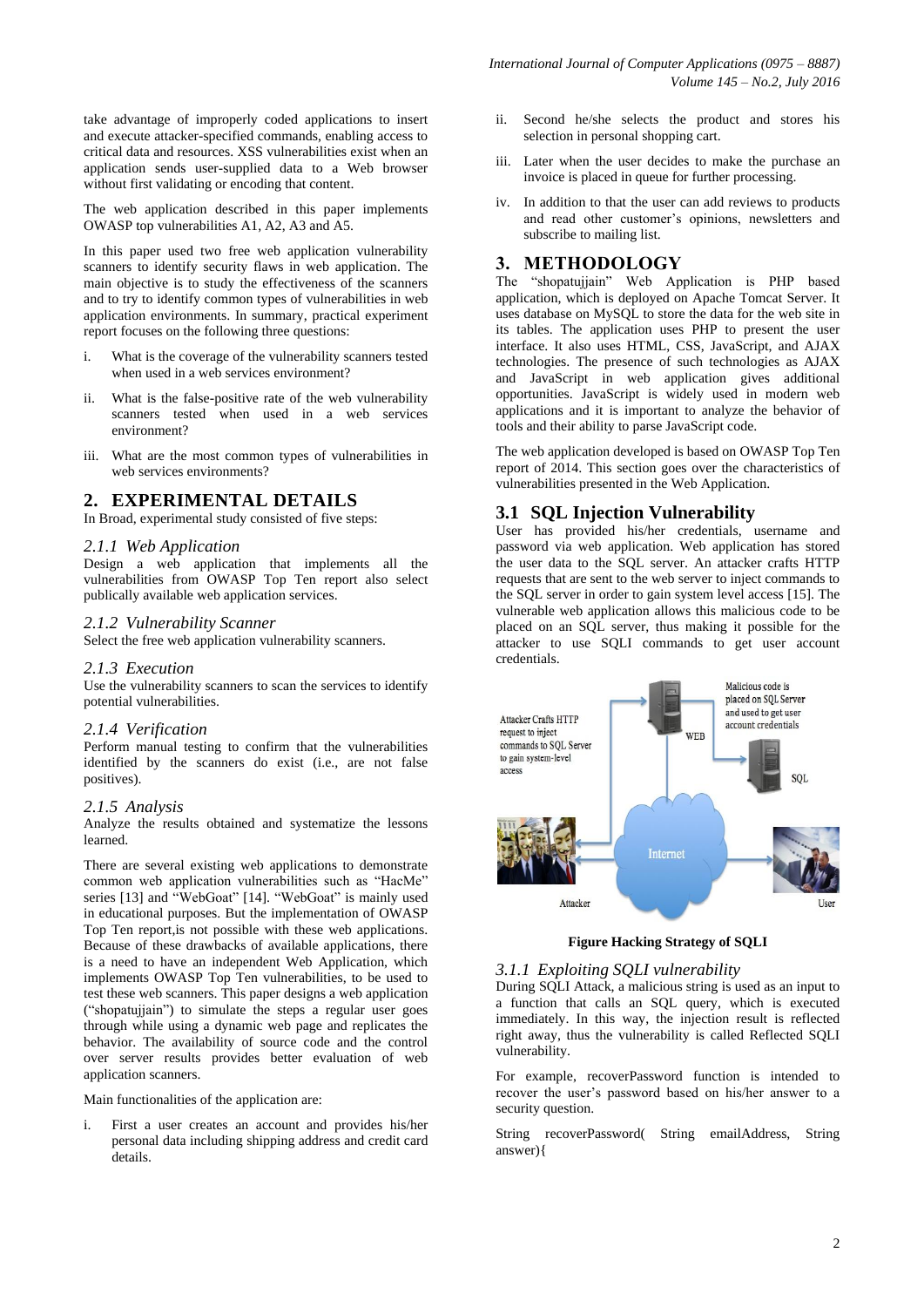String query = "SELECT Password FROM v\_UserPass WHERE

(v\_UserPass.EmailAddress = '" + emailAddress + "' AND v\_UserPass.Answer = '" +

answer  $+$  "') ";

}

Payload:

emailAddress=test%40test.com%27%29 &answer=anycolor

In recoverPassword function, concatenation is used to create dynamic SQL query. An attacker can easily impersonate a site user and recover a victim"s password by commenting out the part of the query using "--" single-line comment indicator [15].

# **3.2 Broken Authentication and Session Management Vulnerability**

The user authentication on the web typically involves the use of a user"s ID and password. When the authentication mechanism does not provide enough protection, an attacker can try to obtain credentials by using different techniques or some other combination. Simple password recovery mechanisms can become victims of a social engineer who manipulates a user into revealing confidential information.



**Figure: Two ways to bypass Broken Authentication**

## *3.2.1 Exploiting Broken Authentication Vulnerability*

The password recovery mechanism is based on a secret question and answer. A user provides the name of the city, when he/she was born and his/her password is immediately displayed on a web page without further verifications. Using social engineering, an attacker can guess the country. Then by using a dictionary method, the attacker finds the city and obtains the victim"s credentials. Brute force attack is widely used to obtain log-in credentials, session identifiers, and credit card information with the help of brute force tools [9]. Attackers can use these tools and proxy applications such as BurpSuite to access a user's private information.

Brute force attack is very simple:

- i. The intercepted request is sent to the Intruder application
- ii. The parameter, which is supposed to be brute forced, is selected.
- iii. The payloads are formed and configured to be used in the task.
- iv. The attack begins.

## **3.3 Cross Site Scripting Vulnerability**

Cross Site Scripting (XSS) vulnerability occurs when there is a possibility of injection of malicious code in web application. Thus, the XSS flaw is as a result of not validated or sanitized input parameters. There are three types of XSS: Non-Persistent, called Reflected XSS; Persistent or Stored XSS; and Document Object Model (DOM)-based [16].

#### *3.3.1.1 Non-Persistent XSS Vulnerability:*

This vulnerability occurs when a web application accepts an attacker"s malicious request that is then echoed into the application's response in an unsafe way.

#### *3.3.1.2 Persistent XSS Vulnerability:*

This vulnerability occurs when a web application accepts the attacker"s malicious request, stores it in a data source, and later displays the information from the request to a wide range of users.

#### *3.3.1.3 DOM-Based XSS Vulnerability:*

This vulnerability doesn"t involve server validation. The attack works on a web browser, avoiding the server side [16]. The DOM 'environment' in the victim's browser is modified by original client-side script, and as a result of that, the payload is executed.



#### **Figure: Non-Persistent XSS Vulnerability**

#### *3.3.2 Exploiting XSS Vulnerability*

XSS vulnerabilities are exploited by using XSS attacks. XSS attacks are usually divided into three categories: Non-Persistent or Reflected XSS Attack; Persistent or Stored XSS Attack; and DOM-Based XSS Attack [16].

Non-Persistent or Reflected XSS Attack: User registration information is saved in an online store database after "creditCardNumber" parameter is validated on the server side. No input inspection for 'firstName' parameter is performed.

<form action="registrationServlet" method=post>

First Name <input type="text" name="firstName"

value="\${newUser.firstName}">

Card number  $\le$ input type="text" name="creditCardNumber">

<input type="button" value="Continue">

</form>

Payload:

firstName=John"'><script>alert("firstName parameter is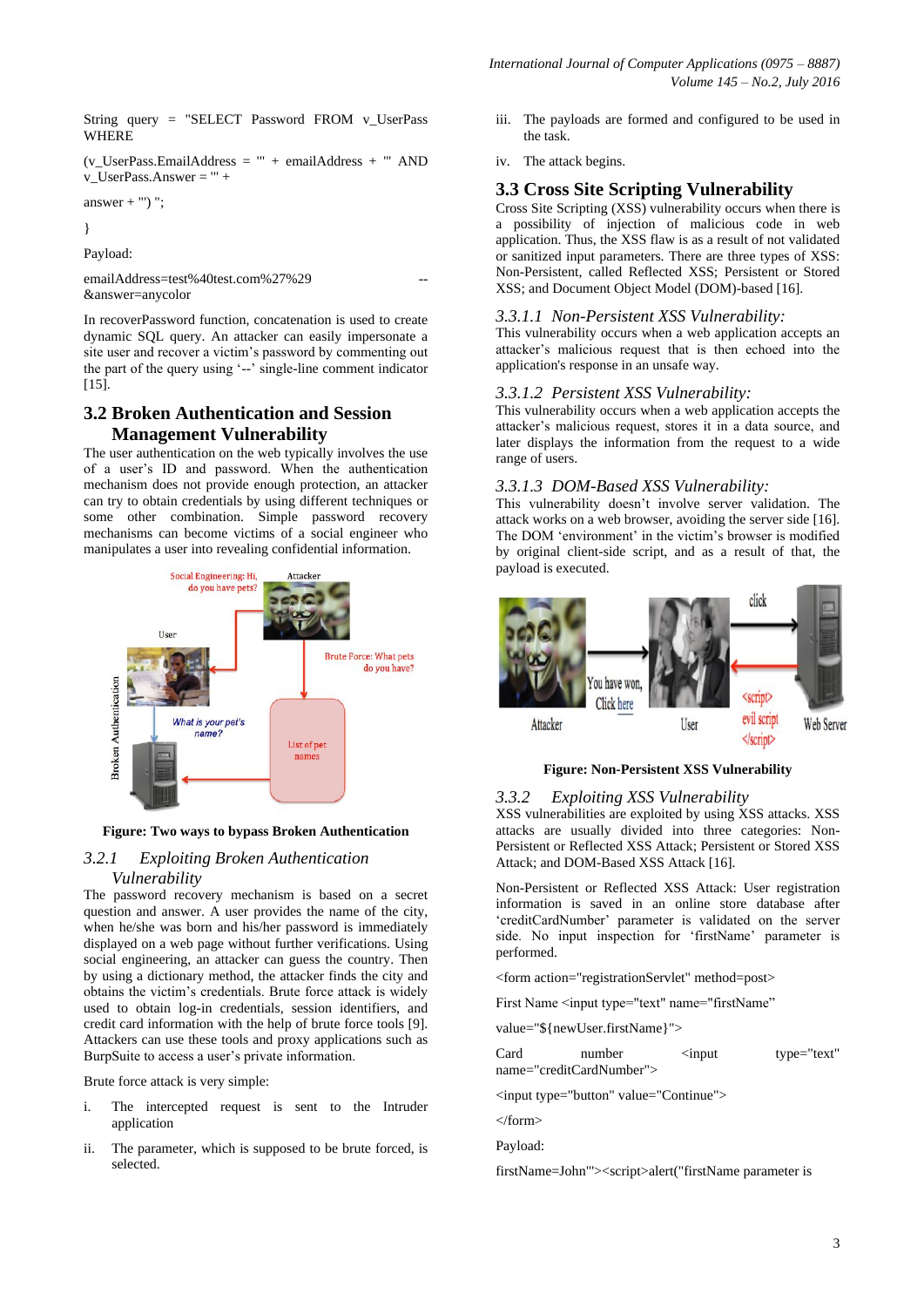vulnerable")</script>&creditCardNumber=1234

If the credit card number is incorrect, "firstName" value will be reflected on the web page.

# **3.4 Security Misconfiguration Vulnerability**

This type of vulnerability occurs when application, frameworks, application server, web server, database server, and platform configurations are not securely defined to prevent unintentional leakage of information. For example, a web application can use the GET method in an HTTP request for transferring password information. But while using the GET method, the browser encodes form data into a URL. Since form data is in the URL, it is displayed in the browser's address bar, and information leakage occurs.

#### **GET**

http://www.vulnerableApp.com/updateUserPassword?passw ord=falsepass HTTP/1.1

Host: vulnerableApp.com

User-Agent: Mozilla/5.0 (Macintosh; Intel Mac OS X 10.6; rv:11.0) Gecko/20100101

Firefox/11.0

Accept: text/html,application/xhtml+xml,application/xml;q=0.9,\*/\*;q  $=0.8$ 

Accept-Language: en-us,en;q=0.5

Accept-Encoding: gzip, deflate

Proxy-Connection: keep-alive

Referer: http:// vulnerableApp.com/displayAccountPassword

Cookie:

JSESSIONID=98224C7236B39895384AD3A760E405AB

While using the POST method, form data appears within the message body of the HTTP request, not the URL. Thus, password information is not revealed. To avoid security misconfiguration vulnerability in the above example, the password should be transferred via POST method.

# **4. DEFENSE MECHANISMS AGAINST WEB VULNERABILITY AND SECURE CODING TECHNIQUES**

Preventing vulnerabilities in web applications is extremely important due to the high number of attacks. The best way to prevent vulnerabilities in applications is to write secure code. According to Computer Emergency Response Team, or CERT, at the Software Engineering Institute at Carnegie-Mellon University, the following Top 10 Secure Coding Practices [17] are vital to security.

- i. Proper implementation of Input Validation helps to avoid most of the web application vulnerabilities. But, on the other hand, handling each input in isolation to avoid unexpected command line arguments, user controlled files, and other suspicious input is a complex task, and as a result, the validation may be omitted.
- ii. Warnings and Error messages can suggest the places of possible security flaws for both developers and an attacker. Static and dynamic analysis tools can detect and eliminate the vulnerabilities.
- iii. Strong web application architecture helps to enforce security policies.
- iv. Simple design helps to avoid errors that can be made during implementation, configuration, and use.
- v. To simplify the access mechanism, by default the access is denied. In other words, "Everything not explicitly permitted is forbidden."
- vi. To continue the ideas in points 4 and 5, the principle of least privilege is introduced, which suggests the execution of a process using the least set of privileges necessary to complete the job.
- vii. Before data is processed, it should be sanitized. The unvalidated data could be the cause of SQL, command, or other injection attacks.
- viii. In- depth defense mechanisms help to improve security by adding layers of multiple defensive strategies, so that if one layer of defense turns out to be inadequate, another layer of defense can prevent a security flaw from becoming an exploitable vulnerability, and/or limit the consequences of a successful exploit.
- ix. Quality Assurance is the key point in security of the software. There are different techniques to improve reliability of the application, like using source code analysis tools, penetration testing tools, and independent review of the system.
- x. A secure coding standard should be adopted. Programmers should develop and/or apply a secure coding standard for the target development language and platform.

With Top 10 Secure Coding Practices for each vulnerability type, this paper provides the defense mechanism for top four vulnerabilities out of top ten OWASP vulnerabilities.

#### **4.1 SQLI Defense**

Server Side defense using Prepared Statement [18] is the most effective way to protect from SQL Injections, because it ensures that intent of query is not changed. For example, the insertPassword(User user) function adds a new record to UserPass table in "shopatujjain" application database, when a new customer is registering his/her account.

public static int insertPassword(User user) {

ConnectionPool pool = ConnectionPool.getInstance();

Connection connection =  $pool.getConnection()$ ;

PreparedStatement ps = null;

ResultSet  $rs = null$ ;

String query ="INSERT INTO UserPass (EmailAddress, Password, Answer) VALUES (?, ?, ?)";

try {

 $ps = connection.prenareStatement(auery);$ 

ps.setString(1, user.getEmailAddress());

ps.setString(2, user.getPassword());

ps.setString(3, user.getAnswer());

return ps.executeUpdate();

} catch (SQLException e) {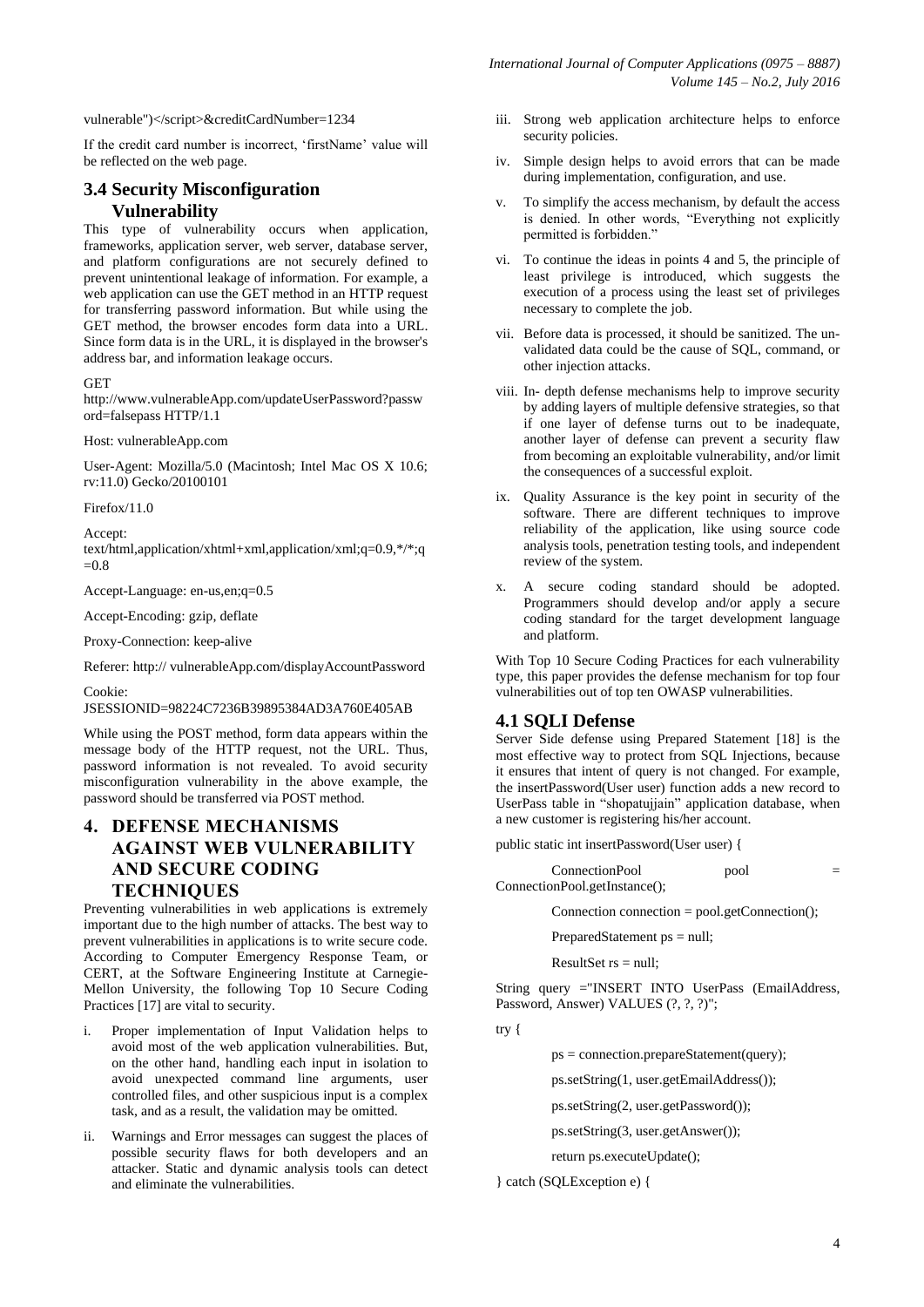```
e.printStackTrace();
```
return 0;

}

```
} finally {
```
DBUtil.closeResultSet(rs);

```
DBUtil.closePreparedStatement(ps);
```
pool.freeConnection(connection);

}

In this example, PreparedStatement object is used with parameters. Before executing the query, all special characters will be escaped. All SQL functions, those that are not intended to be exploited while stress testing [19] the application, are developed using PreparedStatements.

# **4.2 Cross-Site Scripting (XSS) Defense**

For prevention code injection attacks, including SQLI and XSS, all user data should be validated. There are several main rules that should be followed to increase security:

- i. Check the data type and set length limits on any form fields on your site.
- ii. Encode or escape the data where it is used in your application to ensure that the browser treats the possibly dangerous content as text, and not as active content that could be executed.

From a security perspective, however, client-side validation is not effective, because it doesn"t provide protection for server-side code. An attacker can easily bypass the clientside using proxies.

# **4.3 Security Misconfiguration Defense**

Maintaining security settings of the application, frameworks, application server, web server, database server, and platform is a very complex problem. Web servers are frequent targets of attacks, so when trying to secure web servers, the following aspects should be taken into account [20]:

- i. Configuration
- ii. Web content and server-side applications
- iii. Operating System
- iv. Documentation

Example:

HTTP server is subject to Slow type HTTP Attack [21].

There is number of steps to protect against this attack pattern [22].

The RequestReadTimeout directive value should be set to limit the time a client may take to send the request [23].

The implementation of defense mechanisms is an important part of the code analysis that is performed to increase the security of a web application. Some vulnerability can be exploited only if an attacker performs several steps successively or in specific order.

# **5. OBSERVATIONS**

A customer cannot feel fully secured while using an application as long as there is a possibility of losing some personal information or other confidential data. Firstly, as many security flaws as possible should be discovered in order to secure a web application. To improve the success rate of discovering application flaws Web Application Vulnerability Scanners (WAVS) are used. WAVS are tools that most closely mimic web application attacks. These tools cannot guarantee that their use will eliminate the flaws completely, but they can make the application more secure. Web Application Security Scanner Functional Specification Version 1.0 [24] in 2008 defined a list of requirements that all WAVS must provide:

- i. Identify all types of vulnerabilities listed.
- ii. Report an attack that demonstrates the vulnerability.
- iii. Specify the attack by providing script location, inputs, and context.
- iv. Identify the vulnerability with a name semantically equivalent.
- v. Be able to authenticate itself to the application and maintain logged-in state.
- vi. Have an acceptably low False Positive rate.

In this paper three prominent free Web Application Security Scanners (Acunetix, Netsparker and Burp Suite) are used for vulnerabilities detection. The scanning results of Web Application Vulnerability Scanners are as follows:

# **5.1 Acunetix**

Acunetix Web Vulnerability Scanner (WVS) [7] is an automated web application security testing tool that audits web applications by checking for vulnerabilities like SQL Injections, Cross-Site Scripting and other exploitable hacking vulnerabilities. In general, Acunetix WVS scans any website or web application that is accessible via a web browser and uses the HTTP/HTTPS protocol.

# **5.2 Netsparker**

Netsparker does not require a brief knowledge to use the tool, it has a very good user interface, and it does a decent job detecting the most important vulnerabilities [8]. It has good reporting features that are easy to read and intuitively designed. Moreover it has ability to confirm detected vulnerabilities. This feature can be a real time saver as the tester does not need to validate those vulnerabilities that have been confirmed by Netsparker.

# **5.3 Burp Suite**

Burp is easy to use and intuitive, allowing new users to begin working right away. Burp is also highly configurable, and contains numerous powerful features to assist the most experienced testers with their work.

There are some free WAVS available in the market. This paper reviewed three of them: Acunetix Web Application Scanner (WAS), Netsparker Web Vulnerability Scanner and Burp Suite Web Vulnerability Scanner (WVS). All WAVS follow the common strategy: firstly they crawl the victim web site, then they create and insert payloads, and finally they analyze the response. These scanners are chosen because they provide the feature that; they identify all types of vulnerabilities listed in OWASP Top Ten report

# **6. EVALUATION OF WEB APPLICATION VULNERABILITY SCANNERS**

The results of Web Vulnerability Scanners Acunetix, Netsparker and Burp Suite are shown in Table 1. The Table contains the following data: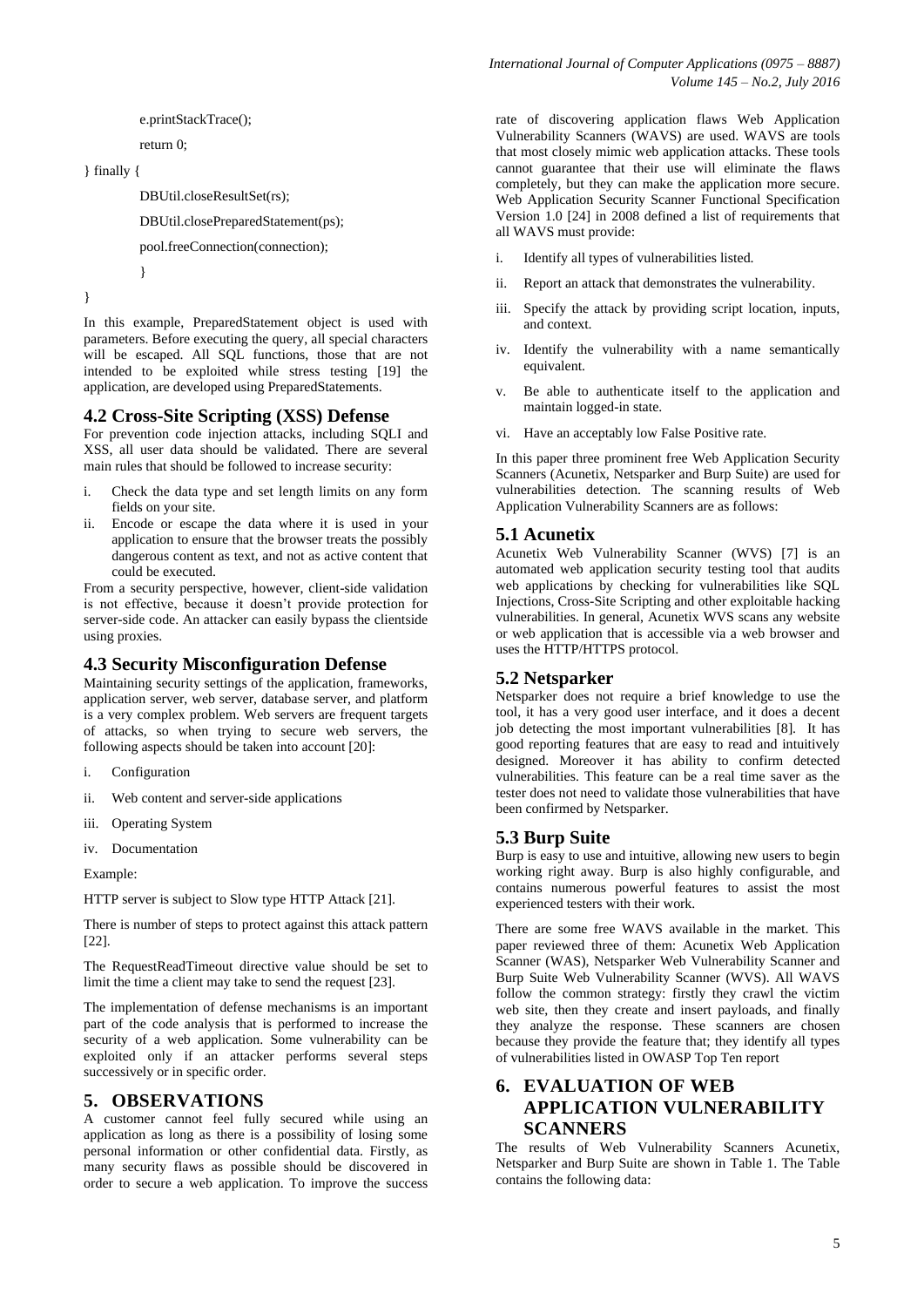- i. The first column represents the serial number.
- ii. The second column represents the vulnerability number taken from Top Ten OWASP Vulnerabilities.
- iii. The third column represents the vulnerabilities presented in the test suite.
- iv. The fourth column shows the different types of a vulnerability presented in the third column.
- v. The fifth column contains the number of vulnerabilities detected by Acunetix WAVS.
- vi. The sixth column contains the number of vulnerabilities detected by Netsparker WAVS.
- vii. The last column represents the number of vulnerabilities detected by Burp Suite WAVS.

|  |  |  |  | Table: Results of WAVS assessment |
|--|--|--|--|-----------------------------------|
|--|--|--|--|-----------------------------------|

| SN<br>$\bf{0}$ | <b>OWASP</b><br>report<br>2015<br><b>Number</b> | <b>OWASP</b><br><b>Vulnera</b><br><b>bilities</b>                    | <b>Vulnera</b><br>bility<br><b>Type</b>      | Acuneti<br>$\mathbf{x}$ | <b>Netspar</b><br>ker | <b>Burp</b><br><b>Suite</b> |
|----------------|-------------------------------------------------|----------------------------------------------------------------------|----------------------------------------------|-------------------------|-----------------------|-----------------------------|
| $\mathbf{1}$   | A1                                              | <b>SOL</b><br>Injection                                              |                                              | 15                      | $\overline{4}$        | $\boldsymbol{7}$            |
| $\overline{c}$ | A2                                              | <b>Broken</b><br>Authentic<br>ation and<br>Session<br>Managem<br>ent | Password<br>Guessing                         | 5                       | $\overline{0}$        | $\overline{c}$              |
|                |                                                 |                                                                      | <b>Brute</b><br>Force                        | $\mathbf{1}$            | $\mathbf{1}$          | $\boldsymbol{0}$            |
| 3              | A <sub>3</sub>                                  | Cross<br>Site<br>Scripting                                           | Non-<br>Persistent<br><b>XSS</b>             | 9                       | 9                     | $\overline{c}$              |
|                |                                                 |                                                                      | Persistent<br><b>XSS</b>                     | $\mathbf{1}$            | 3                     | $\mathbf{1}$                |
|                |                                                 |                                                                      | <b>DOM</b><br><b>XSS</b>                     | 3                       | $\mathbf{1}$          | $\overline{0}$              |
| $\overline{4}$ | A <sub>5</sub>                                  | Security<br>Misconfi<br>guration                                     | Password<br>sent via<br><b>GET</b><br>Method | 5                       | 5                     | 5                           |
|                |                                                 |                                                                      | Web<br>Server<br><b>DDoS</b>                 | $\overline{c}$          | $\boldsymbol{0}$      | $\mathbf{2}$                |
|                |                                                 |                                                                      | Sensitive<br>Data<br>display                 | $\overline{0}$          | $\overline{4}$        | $\overline{c}$              |
| Tot<br>al      |                                                 |                                                                      |                                              | 40                      | 27                    | 18                          |

The Table 1 reports the vulnerabilities that were detected by web application scanners. As seen from the Table 1 all the tool tools missed some weaknesses. The analysis of why the scanners missed certain vulnerabilities is as follows

#### *6.1.1 SQL Injection:*

Acunetix Scanner is able to discover all SQL Injection vulnerabilities. But Netsparker and Burp Suite scanners are failed to find some SQL Injection vulnerabilities, which are not executed immediately.

#### *6.1.2 Broken Authentication and Session*

#### *Management*

Both Netsparker and Burp Suite scanners were not able to find the vulnerability.

#### *6.1.3 Cross-Site Scripting:*

Acunetix and Netsparker Scanners discovered all NonPersistent XSS vulnerabilities. Burp Suite scanner result is very poor. Most of the Persistent XSS and DOM XSS vulnerabilities were missed by all scanners.

#### *6.1.4 Security Misconfiguration:*

All the scanners are able to find the vulnerability Password get via GET Method. Acunetix Scanner missed Sensitive Data Display vulnerability.

### **7. CONCLUSIONS**

This paper described OWASP Top 10 Security Risks implemented in the web application, which was used as a testset for evaluation of effectiveness of Acunetix web application vulnerability scanners, Netsparker web application vulnerability scanners and Burp Suite web application vulnerability scanners. The paper choses four vulnerabilities from Top 10 OWASP Security Risks for evaluation of three prominent Web Application Vulnerability Scanners. The evaluation of three prominent Web Application Vulnerability Scanners is done by analyzing the results that is obtained from the execution of web scanners against the vulnerable web application, then comparing the number of detected vulnerabilities.

The comparison of the three chosen scanners shown by the following graph:



The result show that both Acunetix and Netsparker scanners able to discover cross site scripting XSS but Burp Suit results was very poor. For SQL Injection Acunetix detect all the vulnerabilities. Scan results of Acunetix WAVS for Broken Authentication and Session Management vulnerabilities are better than other two scanners. But Security Misconfiguration vulnerabilities are not properly discovered by Acunetix, in this case the result of Netsparker and Burp Suit Scanners are better.

The results show that the crawling has been significantly improved, although there are still limitations that affect the detection rate of such vulnerabilities as SQLI and XSS.